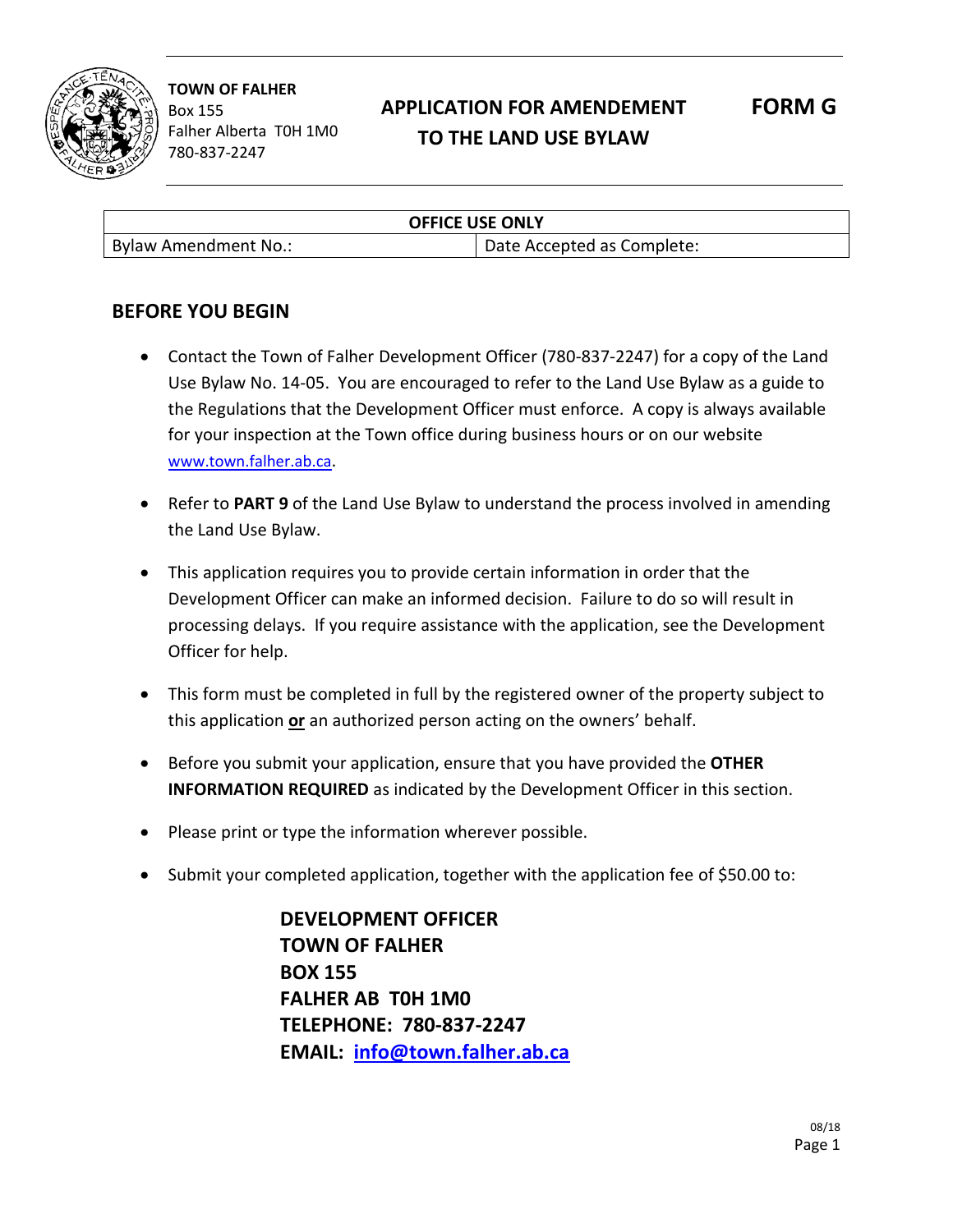

## **APPLICATION FOR AMENDEMENT TO THE LAND USE BYLAW**

**FORM G**

#### **OWNERSHIP AND PROPERTY LOCATION**

I hereby make application to amend the Land Use Bylaw No. 14-05

| <b>APPLICANT INFORMATION</b> |
|------------------------------|
|------------------------------|

| Landowner<br>Authorized Agent                                                                                                                                                                                                                                                                                           |        |  |
|-------------------------------------------------------------------------------------------------------------------------------------------------------------------------------------------------------------------------------------------------------------------------------------------------------------------------|--------|--|
| Name:                                                                                                                                                                                                                                                                                                                   |        |  |
| Address:                                                                                                                                                                                                                                                                                                                |        |  |
| <b>Contact Numbers:</b>                                                                                                                                                                                                                                                                                                 | Email: |  |
| If this application requests a rezoning, address of property to be rezoned:                                                                                                                                                                                                                                             |        |  |
| Legal Description of Property to be Rezoned:                                                                                                                                                                                                                                                                            |        |  |
| <b>LANDOWNER DECLARATION</b>                                                                                                                                                                                                                                                                                            |        |  |
| I hereby authorize this application for Bylaw Amendment with the information as submitted herewith<br>and which forms part of this application. Further, I declare that the information provided in the<br>application is, to the best of my knowledge a true statement of the facts.<br>I enclose the application fee. |        |  |
| Signature of Registered Land Owner:                                                                                                                                                                                                                                                                                     |        |  |
| Date:                                                                                                                                                                                                                                                                                                                   |        |  |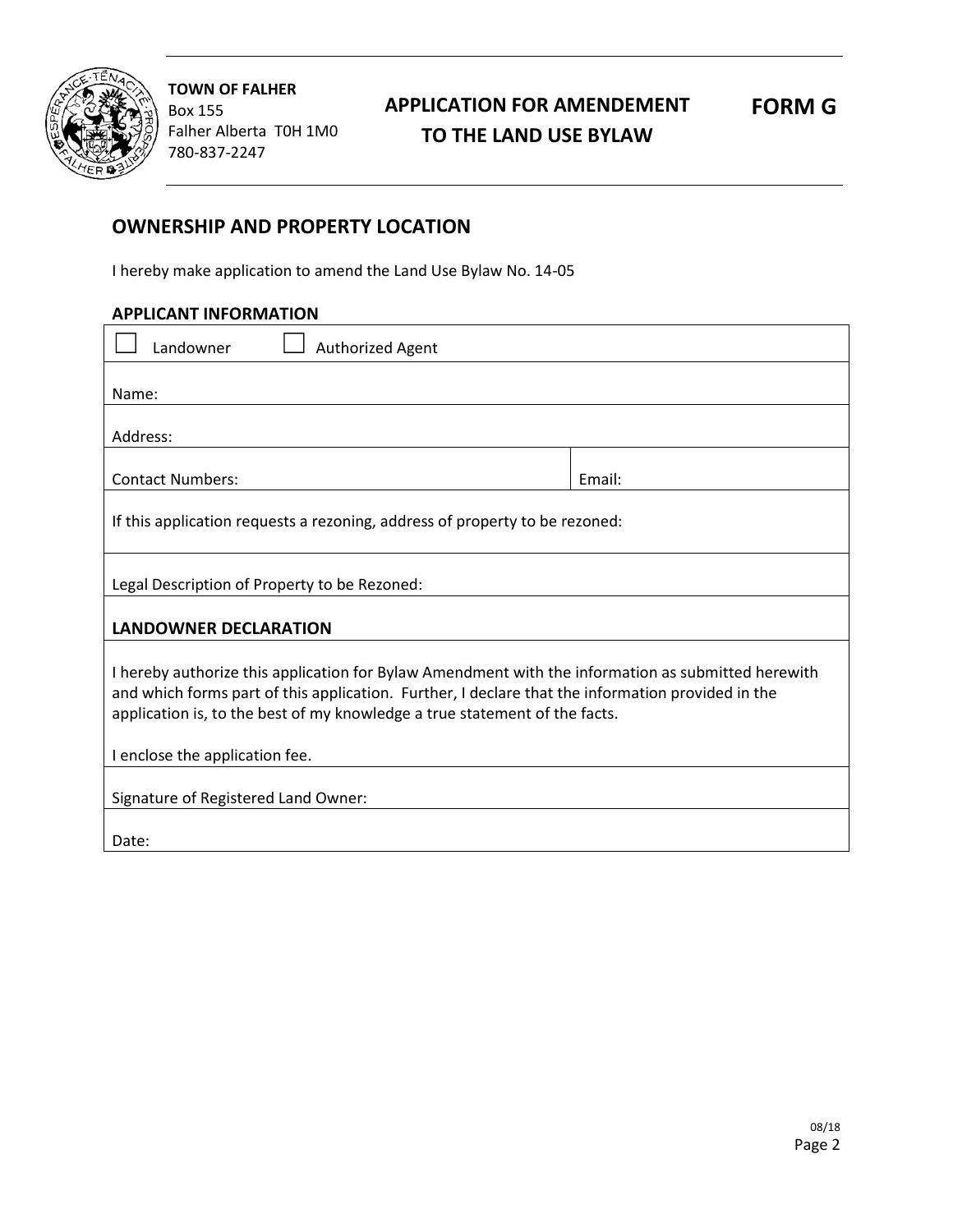

#### **AMENDMENT INFORMATION**

If the application requests a Rezoning, what is the:

Current Zoning:

Proposed Zoning:

If the application requests a change to the text of the Land Use Bylaw, please itemize:

Please state your reasons in support of this Application for amendment (attach a separate sheet if necessary):

In the space below (or attach a separate sheet), provide a scaled plan view of the property to be amended and land uses surrounding the subject property within a 30 metre (100 ft) radius of the boundaries of the site.